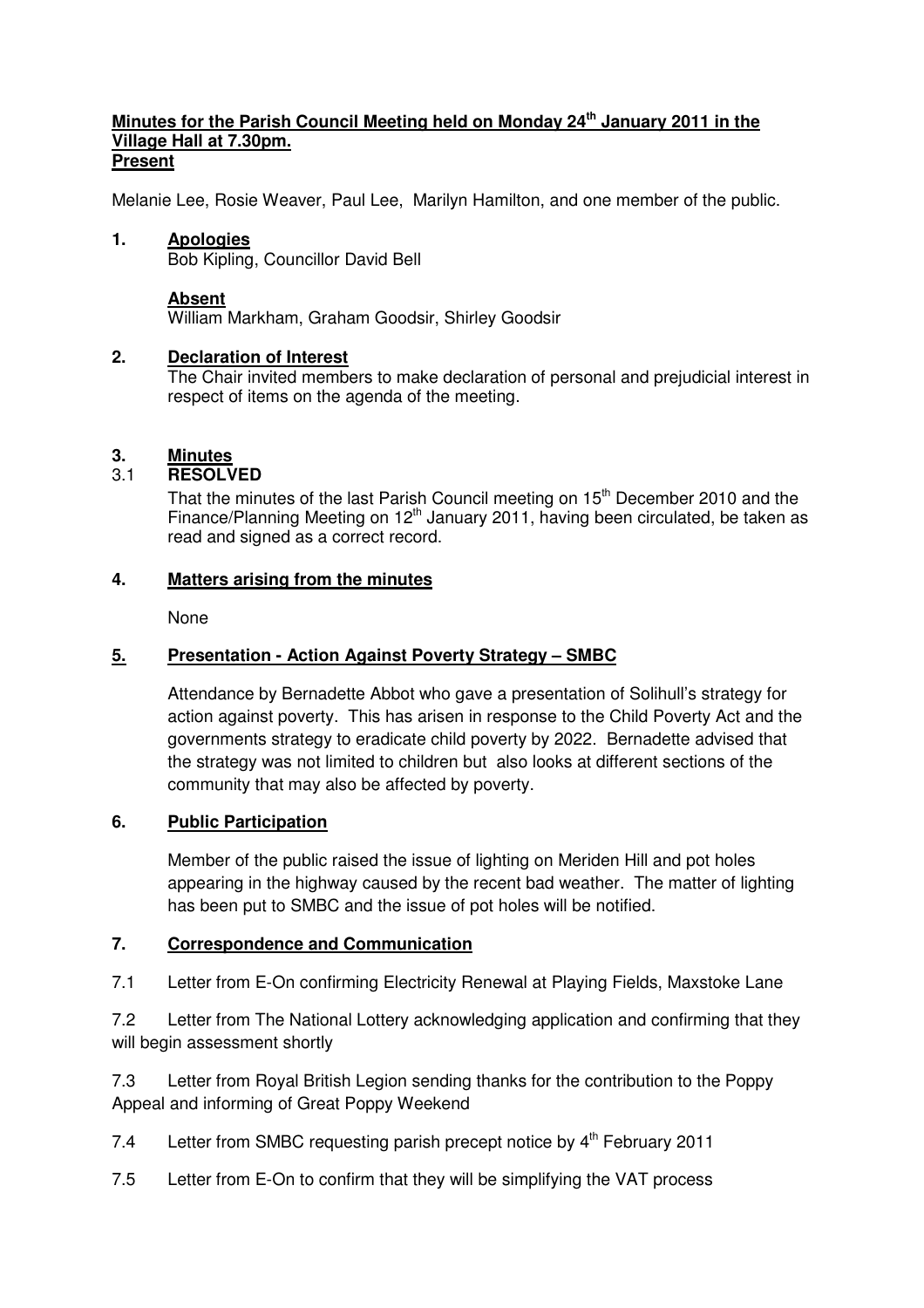7.6 Letter from Barclays

7.7 Letter from Conservation Advisory Committee advising of future meetings

7.8 Letter from Conservation Advisory Committee setting out basic principles underlying role of CAC

7.9 E-mail from Iain Roxburgh commenting on Flood Risk areas

7.10 Amended Client Care letter from Wright Hassall Solicitors - The original letter was resolved to be signed at the previous Parish Council Meeting. There have been minor changes to the terms and conditions.

# **Resolved**

That the amended letter is signed

7.11 E-mail from Tarmac regarding Meriden Quarry – A representative from Tarmac will be attending the next meeting on  $28<sup>th</sup>$  February

- 7.12 Letter from E-On confirming change of terms and conditions
- 7.13 Letter from Warwickshire Rural Housing Association enclosing Annual Report

### **8. Receive Reports**

- 8.1 Committee Member for Village Hall Management Committee no rep
- 8.2 School Governors for Parish Council no rep
- 8.3 Committee Member for War Memorial no rep
- 8.4 Pool discussed below
- 8.5 Allotment Representative no report
- 8.6 Footpaths/Forum no report
- 8.7 Meriden Sands Working Group no report
- 8.8 Conservation Committee meeting held but nothing relating to Meriden
- 8.9 Local Strategic Partnership Workshop tomorrow night
- 8.10 Police Rural Assembly no rep
- 8.11 Solihull Area Committee next meeting  $3^{rd}$  February

8.12 Tree Wardens – no report – Rep to seek to meet with tree wardens for other local parishes

- 8.13 Parish Plan meeting  $3<sup>rd</sup>$  February
- 8.14 Community Surgery Attended by Clerk, West Midlands Police and Neighbourhood Co-ordinator. Good attendance – Issue raised regarding vacant patch of land behind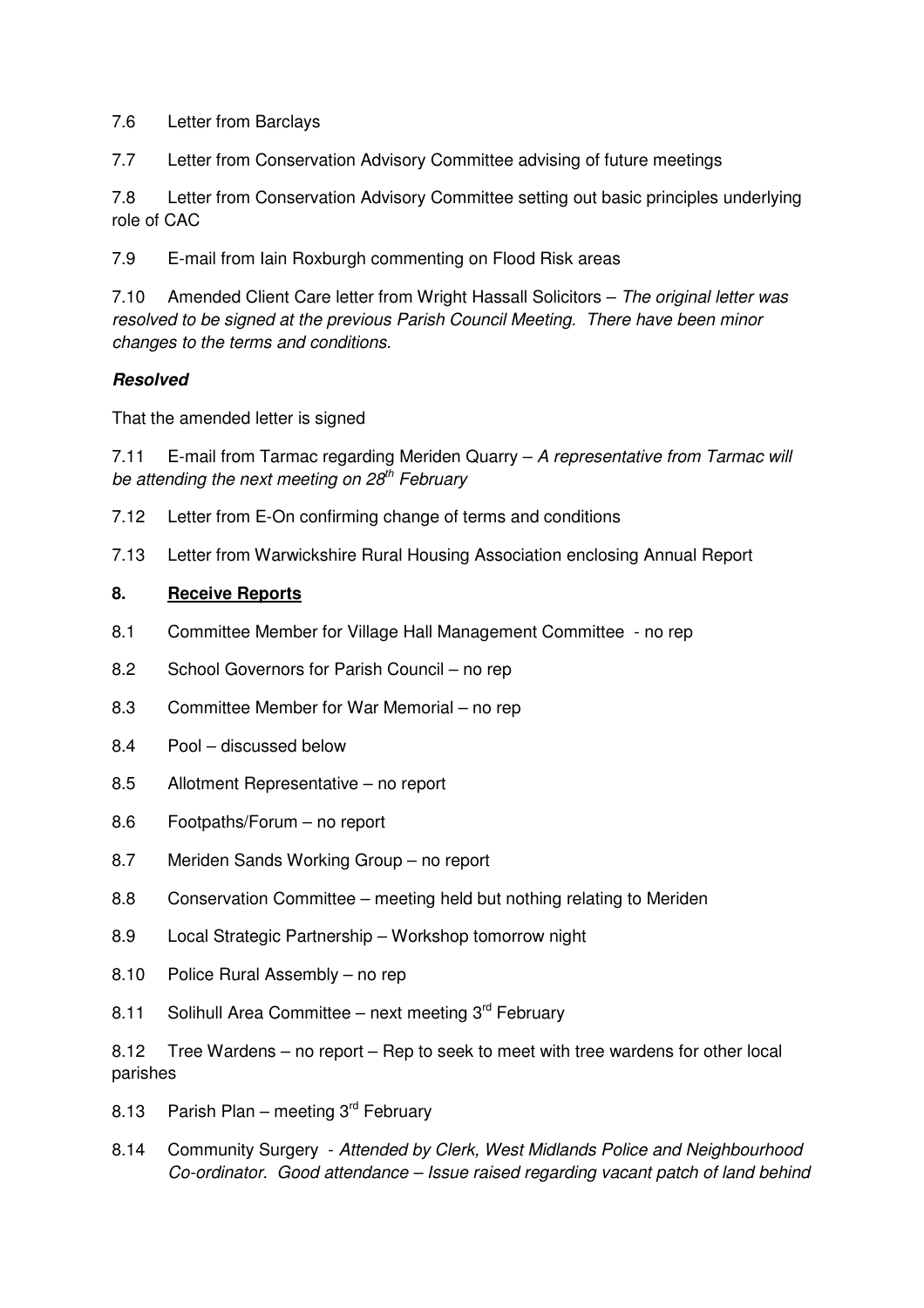The Bulls Head – Neighbourhood co-ordinator will see what can be done to clear the area and make it easier to clean/maintain. Issue raised regarding parking on the service road and that people were not observing the parking restrictions. Draft letter prepared by clerk and to be agreed before sending to local businesses. Also resident complained about bus service and that this was still not good enough. He was worried that Parish Council had forgotten about matters. Advised him that a forum had been set up and we were keen to ensure that the bus service was restored or improved.

- 8.15 Joint Councillor Surgery moved to quarterly- rota to be agreed with Councillors to attend. Marilyn Hamilton and Melanie Lee will attend the next surgery on Wednesday  $16<sup>th</sup>$  March 2011
- 8.16 Community Speed Watch Change to future Saturdays and bank holidays as volunteer numbers are low and no-one came forward to train at the last training session
- 8.17 Fusion Football Sessions Wednesday evenings due to weather and lack of electricity and the recent flood, the training has been cancelled.
- 8.18 Paul Jayes Football Academy Meriden Rovers Saturday Mornings Started again due to bad weather

# **9. Village Matters**

9.1 **Precept –** Clerk provided an updated budget and spreadsheet. Precept agreed at £40,000. The Band D equivalent is £33. This is an increase of 22.19% from the previous year. This still reflects a significant reduction from 2009 when the precept was approx £53,000.

Reason for increase is due to Parish Plan having been completed within which there is an action plan agreed by the Parishioners. The increase in cost allows us to cover some of the identified areas including working with children, improving Meriden Pool and demolition of the public conveniences.

 9.2 **Pool –** Meeting with Bruce Brant and drainage engineers –Draft report has been prepared and submitted to Bruce Brant – Clerk is waiting to hear from Bruce Brant – Draft report is available to Councillors but Clerk was waiting for estimated cost for carrying out the works which could be ascertained from Solihull as they have the expertise.

9.3 **Meriden Tree of Thought –** Donation – Alan Lole has asked us to consider a donation –Work has also been carried out details of which are know by Shirley Goodsir.

# **RESOLVED**

The Parish Council has already made a donation of £78.75, the cost of the public liability insurance for the tree and will meet any cost of electrical testing.

9.4 **Maxstoke Lane/Hampton Lane development – Update –** Design for Hoardings and Fencing around playing facilities to be agreed –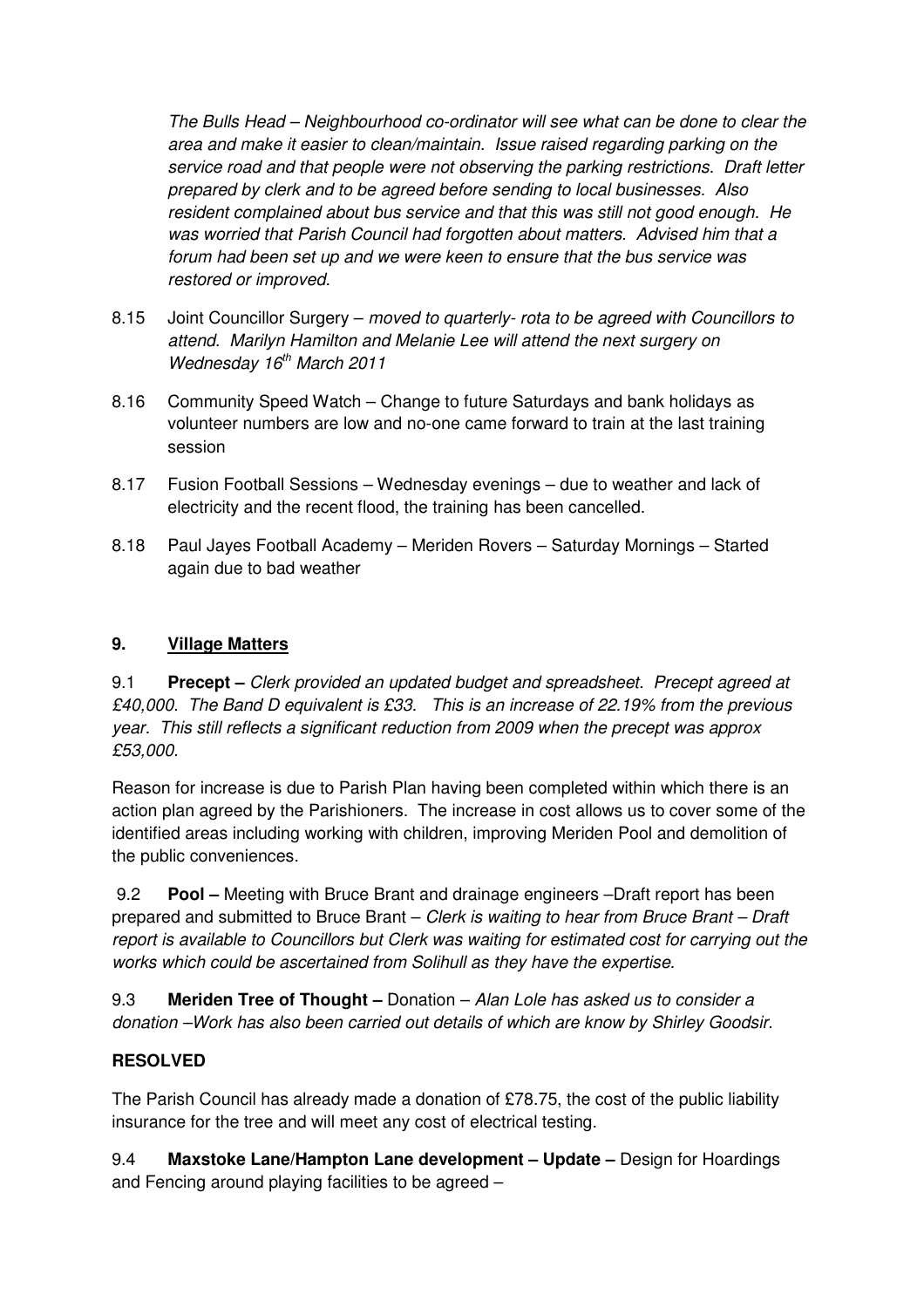• Warranties submitted to Wright Hassall – report not yet received –

# **Resolved**

That collateral warranties can be signed if approved by Solicitors

• To approve the change to the height of fencing

# **Resolved**

The Parish Council supports DWH's proposal due to the proximity to the main road

- It was confirmed that the design for the hoardings was no longer proceeding
- We have received plans from DWH

9.5 **Road Hump and new zebra crossing in Meriden** – Outcome – Clerk contacted English Heritage who advised that they are unable to assist regarding protective measures around the Green as it is not a scheduled Monument. English Heritage recommends consulting with conservation officer. Clerk consulting with Conservation Officer and Neighbourhood Co-ordinator. Meeting to be arranged.

9.6 **Eaves Green Lane** – Update – Notice of Hearing received and scheduled for 22<sup>nd</sup> March 2011

9.7 **Public Conveniences –** Update – Clerk to obtain clarification of quotes to ensure asbestos risk has been taken into account

9.8 **Roundabout** – Planting update – SMBC confirmed that planting began on week commencing  $10<sup>th</sup>$  January 2011.

9.9 **Community Transport** - Funding Application - This was considered by the Parish Council and the additional information requested was also considered.

# **RESOLVED**

The application is not approved as there is no evidence that this will directly benefit the community of Meriden.

9.10 **Meriden Village Hall** – Donation – E-mail received from Alan Copper providing details of expenditure and donation request to be considered

# **RESOLVED**

A donation of £750 is approved on the understanding that there will be no increase in rent until the setting of the precept for the next financial year.

9.11 **Poster Policy –** A discussion took place due to the high demand for Notices to be placed in the Notice Boards. This is causing some vital notices not being able to be displayed.

# **Resolved**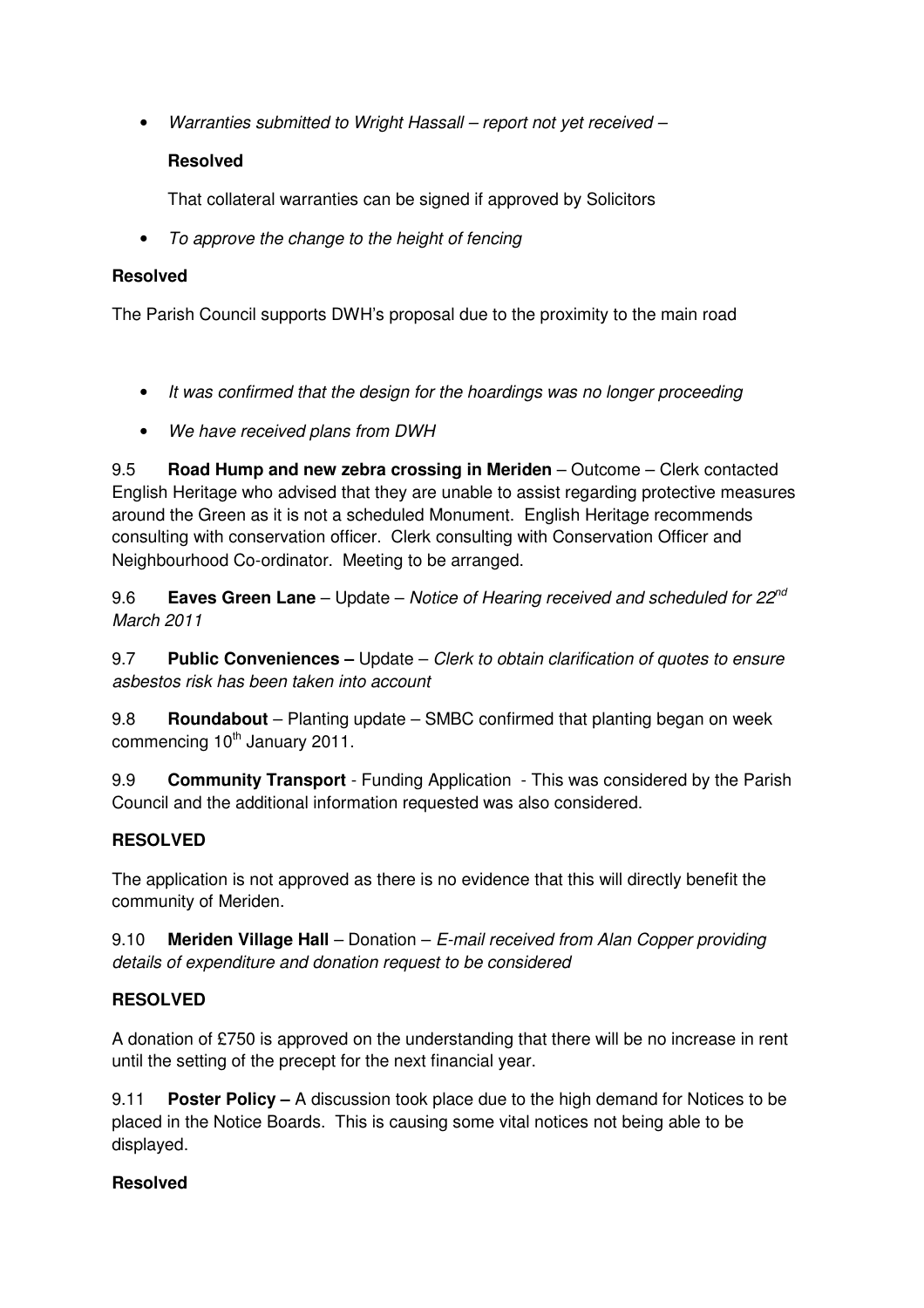It was agreed that there will be an order of priority as follows:-

- Parish Council
- Charitable Organisations
- Local and community groups
- It must be ensured that in displaying notices all legislation is adhered to
- •

9.12 **Meriden Heath Painting – Update –** Clerk to contact Coventry Museum and is arranging to get the painting delivered to Heart of England Social Club

9.13 **Clerks Holidays** - Clerk left meeting whilst discussion took place of her holiday terms and conditions. Clerk would like to take the majority of the school summer holidays off

# **RESOLVED**

Agreed in principle but as we will have new Councillors in July, Clerk to find another Parish Clerk to cover August.

9.14 **Bus Issues –**Update provided– further communication to take place with Centro – Transport Forum meeting to be held in Birmingham

9.15 **Elections -** Advert to go in Parish magazine to inform parishioners of opportunity to stand as councillor

# **RESOLVED**

Advert/Feature to be placed in Meriden Mag

9.16 **Meeting dates** – April meeting falls on Bank Holiday. To agree an alternative date – Also to agree that Annual Meeting is held in April due to elections and accounts/expenditure to be approved by present members who are familiar with expenses. Currently scheduled to take place in May.

# **RESOLVED**

 $27<sup>th</sup>$  April – Annual Parish Council Meeting

# 9.17 **Parking on The Green** –Clerk to e-mail draft letter

### 9.18 **Royal Wedding**

It was agreed that there were no plans at present for this event

### 9.19 **Feedback of HS2**

RW provided feedback of the exhibition. This was very successful and more than 170 people attended the exhibition.

# **9. Planning Matters**